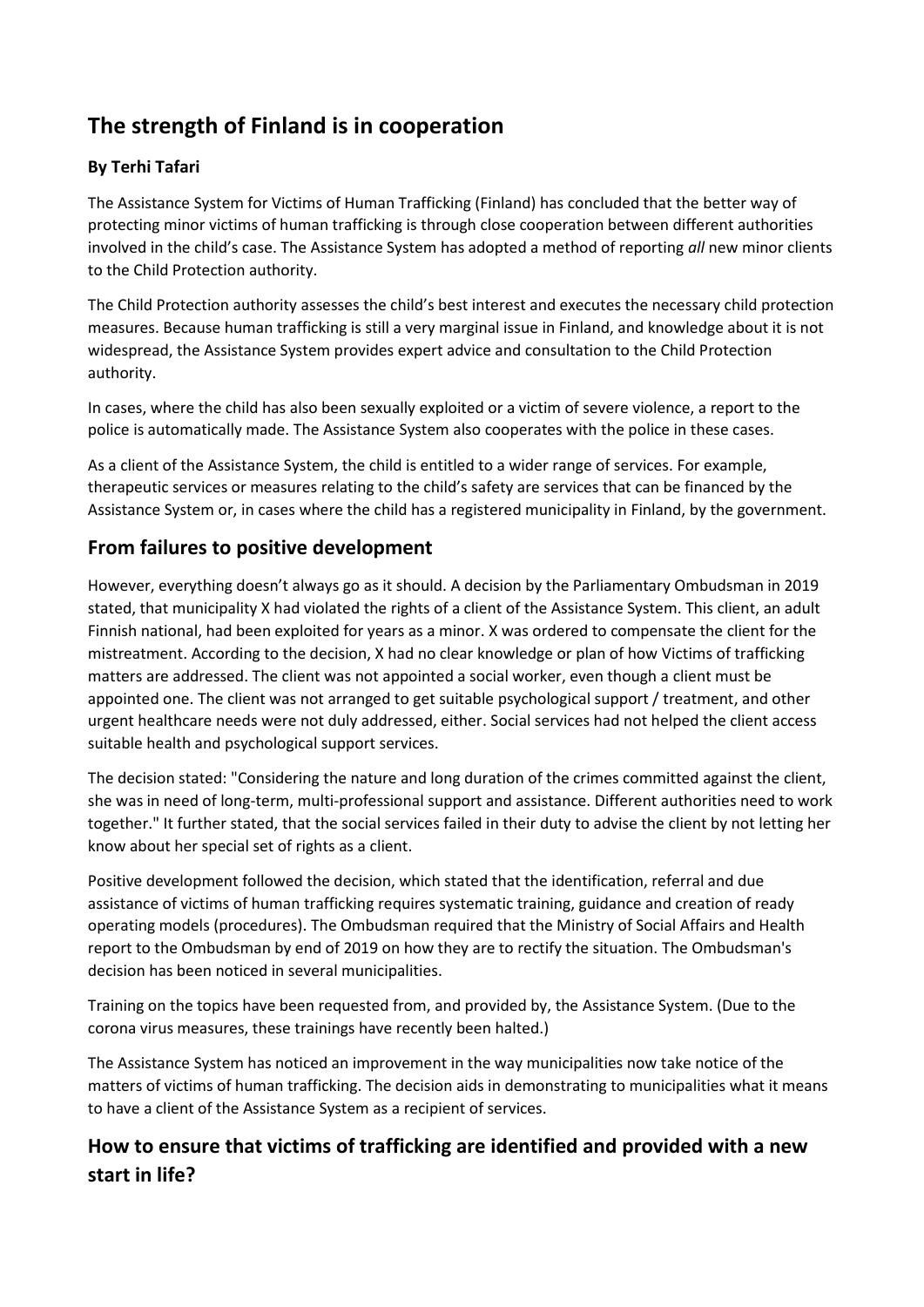The Assistance System provides training to other authorities (police, Border Guard, municipalities, youth workers) on identifying and referring victims of trafficking. Since the above-mentioned decision by the Parliamentary Ombudsman, requests for trainings have increased. The Assistance System has discussed trainings with youth workers, who are in the frontline in identifying perceived victims of trafficking. The Assistance System, however, has limited resources to conduct comprehensive trainings that would cover all of Finland.

After training provided to police officers throughout Finland during 2018 and 2019, the police have also identified and referred more minors and young people to the Assistance System. The numbers are still rather low. These persons are mostly other than Finnish nationals.

The Assistance system has stated (as has the report with the research Institute HEUNI), that minors who are Finnish nationals are not being identified as victims of human trafficking. This remains a major challenge.

#### **How are survivors invited to give their recommendations to improve the system?**

By law, children have a right be heard in matters concerning them, according to their age and development. This right is upheld by all involved. Sometimes minor clients may express their opinion about the services to a worker near them and their opinions and wishes are taken into consideration.

# **What about the safety of the children?**

Most underage victims of human trafficking that are referred to the Assistance System are unaccompanied minor asylum seekers. These children are housed in specialist reception centers for minors, where the atmosphere is more home-like. There are social workers, social guides and health care workers available. If the child's safety is deemed to be at risk, the child's location may be changed and different security measures put to place. These are discussed with the child. The Assistance System works together with the accommodating facility, police and Child Protection authority in ensuring the child's safety and welfare.

Every year, there may be some minors who are not asylum seekers, and who do not have any legal residence in Finland. In such cases the child is housed in a temporary foster family by the Child Protection Authority. The Assistance System cooperates with the foster family, the police and Child Protection authority in ensuring the child's safety and welfare. Again, different safety measures can be put to place if necessary.

In the case of minors who are Finnish nationals or have a residence permit in Finland, the Child Protection authority is, as in all cases, informed immediately. The Child Protection authority assesses the best interest of the child and executes the necessary child protection measures. The Assistance System cooperates gives consultation to the Child Protection authority and cooperates with the Child Protection authority as well as the police in safeguarding the child.

### **How about long-term residency permits?**

If a child is in Finland without legal residence, the Assistance System (or the police / Border Guard) can issue the child a reflection period for a maximum of 6 months. During this time the child is assisted in applying for a residence permit or asylum, or to return home if that is safe and in the child's best interest. The Assistance System has not yet assisted unaccompanied minors to return to their native country.

Minors have been issued continuous residence permits or international protection by the FIS (Finnish Immigration Service). Unaccompanied minor victims of human trafficking are normally deemed to be in an especially vulnerable position and can therefore be issued a continuous residence permit as a victims of